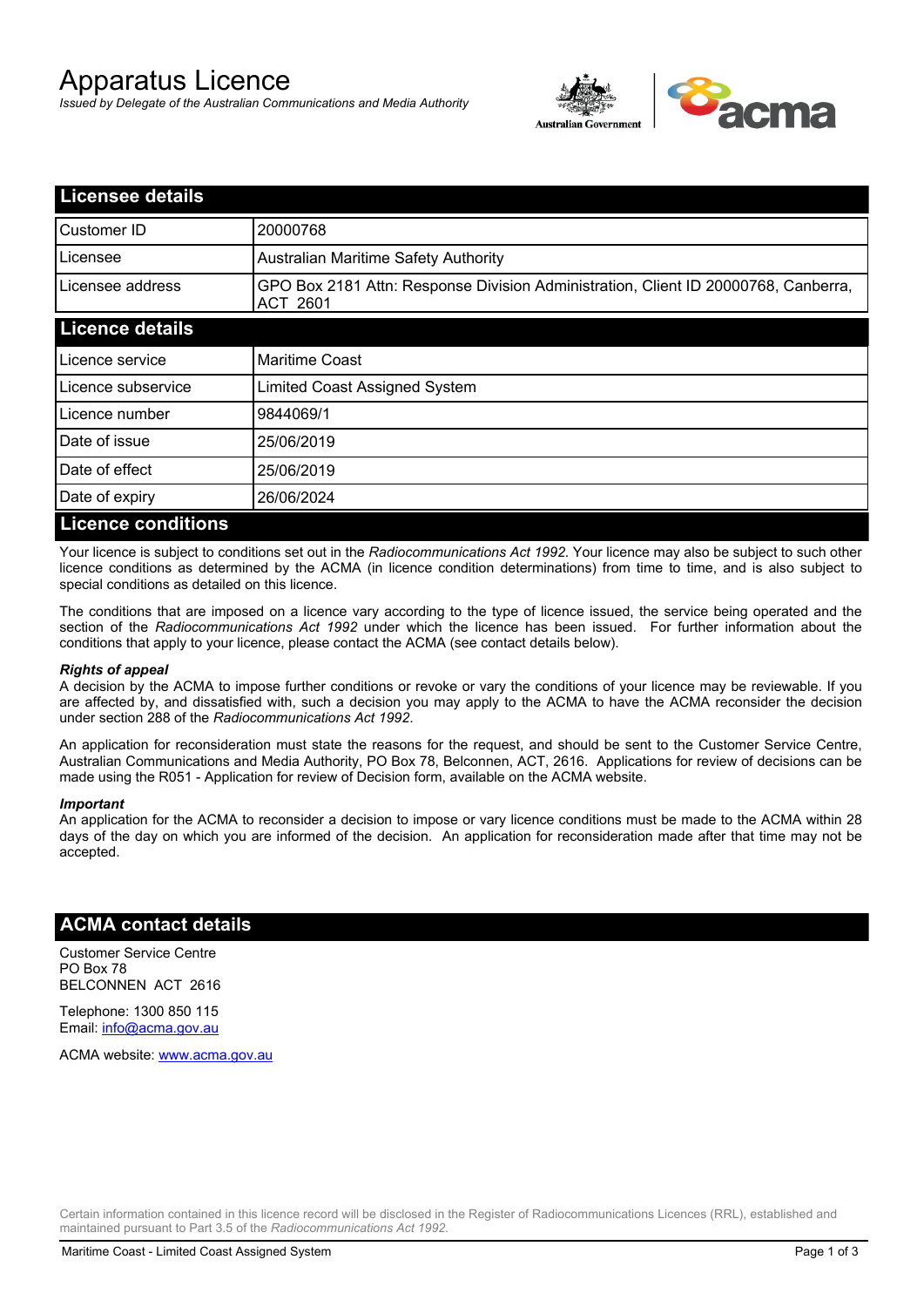# **Advisory Notes applying to licence no.: 9844069/1**

Conditions applicable to the operation of Limited Coast Assigned System authorised under this licence can be found in the Radiocommunications Licence Conditions (Apparatus Licence) Determination and the Radiocommunications Licence Conditions (Maritime Coast Licence) Determination. Copies of these determinations are available from the ACMA and from the ACMA home page (www.acma.gov.au).